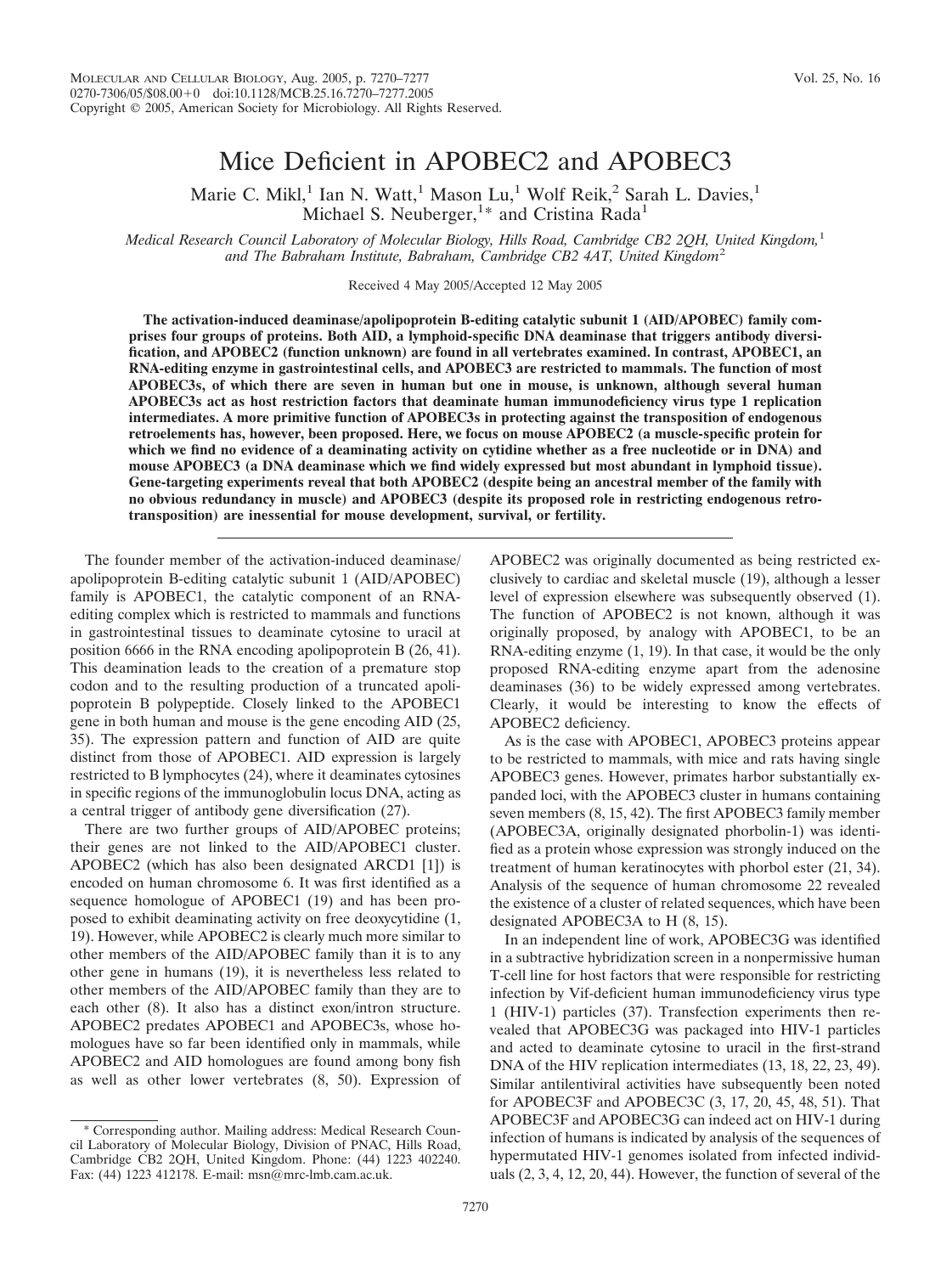

FIG. 1. Testing recombinant APOBEC2 preparations for deaminase activity. (A) His-tagged APOBEC2 and MBP-APOBEC2 fusion proteins were purified from *E. coli* extracts by affinity chromatography, subjected to sodium dodecyl sulfate-polyacrylamide gel electrophoresis, stained with Coomassie blue, and Western blotted with a rabbit anti-APOBEC2 antiserum. Numbers indicate approximate sizes in kilodaltons. (B) No detectable activity of recombinant APOBEC2 on dC in DNA, as judged by the use of a variety of single-stranded 5-labeled oligodeoxyribonucleotide substrates (317 to 330 as in reference 2) containing two clusters of dC residues (cluster A and cluster B) in different sequence contexts. Following successful deamination (as obtained using the recombinant MBP-APOBEC1 control), the labeled oligonucleotide will yield uracil-containing derivatives which, following uracil-DNA glycosylase/endonuclease treatment and purification on streptavidin-agarose, give rise to shorter, labeled oligonucleotide products. (C) The deoxycytidine deaminase activity present in recombinant human APOBEC3 proteins is unknown. Moreover, the single mouse APOBEC3 has not as of yet been observed to exhibit restricting activity against any mouse retrovirus. Indeed, it has been proposed that APOBEC3 enzymes might provide an ancestral wide defense against the transposition of endogenous retroelements, since both mouse APOBEC3 and human APOBEC3G are able to inhibit the transposition of endogenous mouse retroelements in cotransfection assays in a human cell line (11). Furthermore, the expression of human or mouse APOBEC3 family members in yeast has been shown to be able to inhibit Ty element transposition (10). Clearly, therefore, it would be interesting to know whether the sole APOBEC3 gene in mouse is essential in the prevention of unacceptably high frequencies of transposition of endogenous retroelements.

#### **MATERIALS AND METHODS**

**Assay of recombinant APOBEC2.** APOBEC2 cDNA was expressed in *Escherichia coli* either as a His<sub>6</sub>-tagged protein by use of a pTrc99-based vector (14) or as a fusion with maltose-binding protein (MBP) by use of a pOPTM vector (gift from R. Williams) and purified on Ni-NTA (QIAGEN) or amylose resin (NEB). The abilities of these recombinant proteins  $(10 \mu g)$  as well as of a recombinant APOBEC1 control (30) to deaminate dC in the context of an oligodeoxyribonucleotide were monitored using a set of 5-biotinylated, 3-fluorescein-conjugated single-stranded oligonucleotide substrates (SPM317 to 325) that contained dC in a variety of different sequence contexts (2). Successful deamination was then assessed by gel electrophoresis after treatment with uracil-DNA glycosylase/ NaOH, as previously described, to cleave the oligodeoxyribonucleotide at sites of dC deamination (2, 30).

Deaminase activity on free dC was monitored following a 10-min incubation of recombinant APOBEC (2  $\mu$ g) with 3  $\mu$ Ci deoxy[5-<sup>3</sup>H]cytidine (160 pmol; 18.4  $Ci/mmol$ ; Amersham-Pharmacia) in 10  $\mu$ l deamination buffer prior to the performance of thin-layer chromatography on polyethylene-imine cellulose plates as previously described (2). *E. coli cdd dcd* strain SO177 (CGSC6127) was used as the cytidine deaminase-/dCTP deaminase-deficient host. 3,4,5,6-Tetrahydrouridine (THU) was obtained from Calbiochem.

**Generation and breeding of gene-targeted mice.** The APOBEC*2*-targeting construct, generated by PCR from 129/Ola mouse DNA, comprises a 1.1-kb neomycin (Neo) resistance cassette (28) inserted as a ClaI fragment between two sections of the APOBEC2 gene. The 5' APOBEC2 segment extends 2.75 kb from the SpeI site in the first intron through to nucleotide (nt) 282 of exon 2, at which a ClaI site was created by the oligonucleotide used for PCR amplification (5- GACTAGTTATAGCAAGATAAGCAACCCCTCTGGCAG). The 0.76-kb 3 APOBEC2 sequence extends from a PCR-generated ClaI site (oligonucleotide 5-GCCATCGATCCCTGCGTCGCCTGCGCTTGGCCGCCCTTACTCTG) introduced into nucleotide 314 of APOBEC2 exon 2 through to the XbaI site in the second APOBEC2 intron. The targeting construct therefore deletes 32 bp from exon 2 as well as inserting a Neo cassette. A diphtheria toxin A expression cassette (46) was added into the SpeI site of the left arm of the targeting construct. Targeted integration was monitored using PCR-generated probes derived from regions of APOBEC2 flanking either the left (hybridizing a 2,719-bp probe generated by amplification with 5'-GATTACAGACAGCGGC CGCCCCACATCTGACTCTTTA-CTTAGG and 5-ATAACTA-GTCTCTAG GCTGGGGTGTGGCTTCCTGAGAG to an NdeI/XbaI digest) or right (hybridizing a 3,060-bp probe generated by amplification with 5-CTTTCTAGAT CCCAGTTCCAAAGCCACCACCTC and 5-AATGAATTCATGACGTCCC GA-CGTATGTTTTGAGTTCTCTG-AGAG to a KpnI/SexAI digest) side of the targeting construct.

For APOBEC3, the targeting construct was generated by PCR from 129/Ola mouse DNA with the 5.6 kb of 5'-flanking APOBEC3 sequence extending from 2.1 kb upstream of the initiator ATG codon through to 148 nt into exon 3 using

APOBEC2 samples is inhibitable by THU and is undetectable in recombinant APOBEC2 samples prepared from a *cdd dcd E. coli* host (results for wild-type [wt] *E. coli* are also shown). Deoxycytidine activity was monitored in recombinant APOBEC2 samples  $(2 \mu g)$  and is expressed as the percentages of the radioactivity in the [(dU)/  $(dU+dC)$ ] spots following thin-layer chromatography.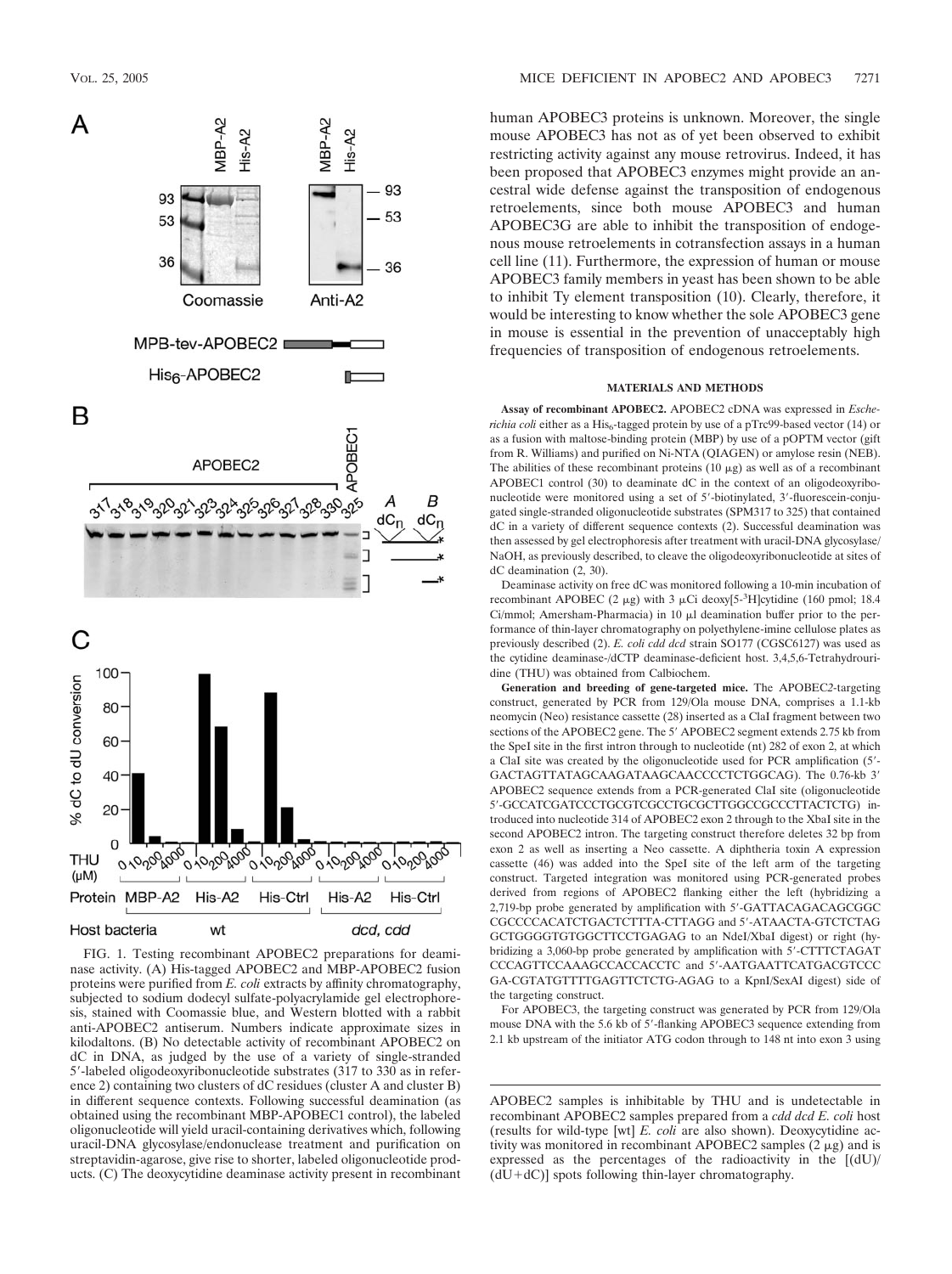

FIG. 2. Generation of APOBEC2-deficient mice. (A) Targeting construct. The construct contains a Neo selective marker inserted into the second exon of APOBEC2 and includes a flanking diphtheria toxin A-encoding cassette (*DTA*) to allow selection for homologous integration. A, AatII; K, KpnI; N, NdeI; Sx, SexAI; Sp, SpeI; X, XbaI. (B) Targeted integration of the construct was assessed by Southern blot analysis hybridizing with probe RP to KpnI/SexAI-digested DNA (as shown) as well as with probe LP to NdeI/XbaI digests (not shown). wt, wild type; ht, heterozygous; ko, knockout. Numbers indicate approximate size in kilobases. (C and D) Expression of APOBEC2 RNA in tissues of normal mice and humans as judged by Northern blot analysis. (E) Absence of APOBEC2 RNA in heart and skeletal muscle of homozygous APOBEC2-targeted mice as judged by Northern blot analysis. (F) Absence of APOBEC2 protein in heart and skeletal muscle of homozygous APOBEC2-targeted mice as judged by Western blot analysis of whole-tissue extracts using a rabbit anti-APOBEC2 antiserum. Numbers indicate aproximate sizes in kilodaltons.

oligonucleotides (5-GCGCAGATGCGGCCGCGCACTATGTCCTCCTTTG GATCTG and 5-CGATCGATCCAGGAACC-TTAGTACCTGC) that introduced terminal NotI and ClaI restriction sites. The 2.9 kb of the 3'-flanking APOBEC3 sequence extending from nucleotide 150 in exon 3 through to nucleotide 2517 of intron 4 was generated by PCR using oligonucleotides (5-GGAT CGATACACACCACAACCTGAGCCTGGAC and 5-CGGGAATTCGTCG ACGCTCTC-AACCTTCCTGCTTACCTGC) that generated terminal ClaI and EcoRI sites. The diphtheria toxin A expression cassette (46) was added into the NotI site in the left arm of the targeting construct. Targeted integration was monitored using PCR-generated probes derived from regions of APOBEC3 flanking either the left (hybridizing a 704-bp probe generated by amplification with 5'-CTATATCACTATAAATCCATTGGTGATTAAGATG and 5'-GCTA TCCTTATTTCTTTACAAAGCCAAACTTG to an HincII/AvrII digest) or right (hybridizing a 854-bp probe generated by amplification with 5'-GAGAAG ACCCGTCTCTAT-CTAGGCTCTGC and 5-CATATGAGAGAAATTAAA GCAAAGCTCCTAA to a NdeI/ScaI digest) side of the targeting construct. Polymorphism between 129/Ola and C57BL/6 results in both the EcoNI/AvrIIand HincII/EcoNI-generated fragments from C57BL/6 DNA that hybridize with the left-hand probe being approximately 3.4 kb shorter than those from 129/Ola. The targeting constructs were transfected by electroporation into E14 (129/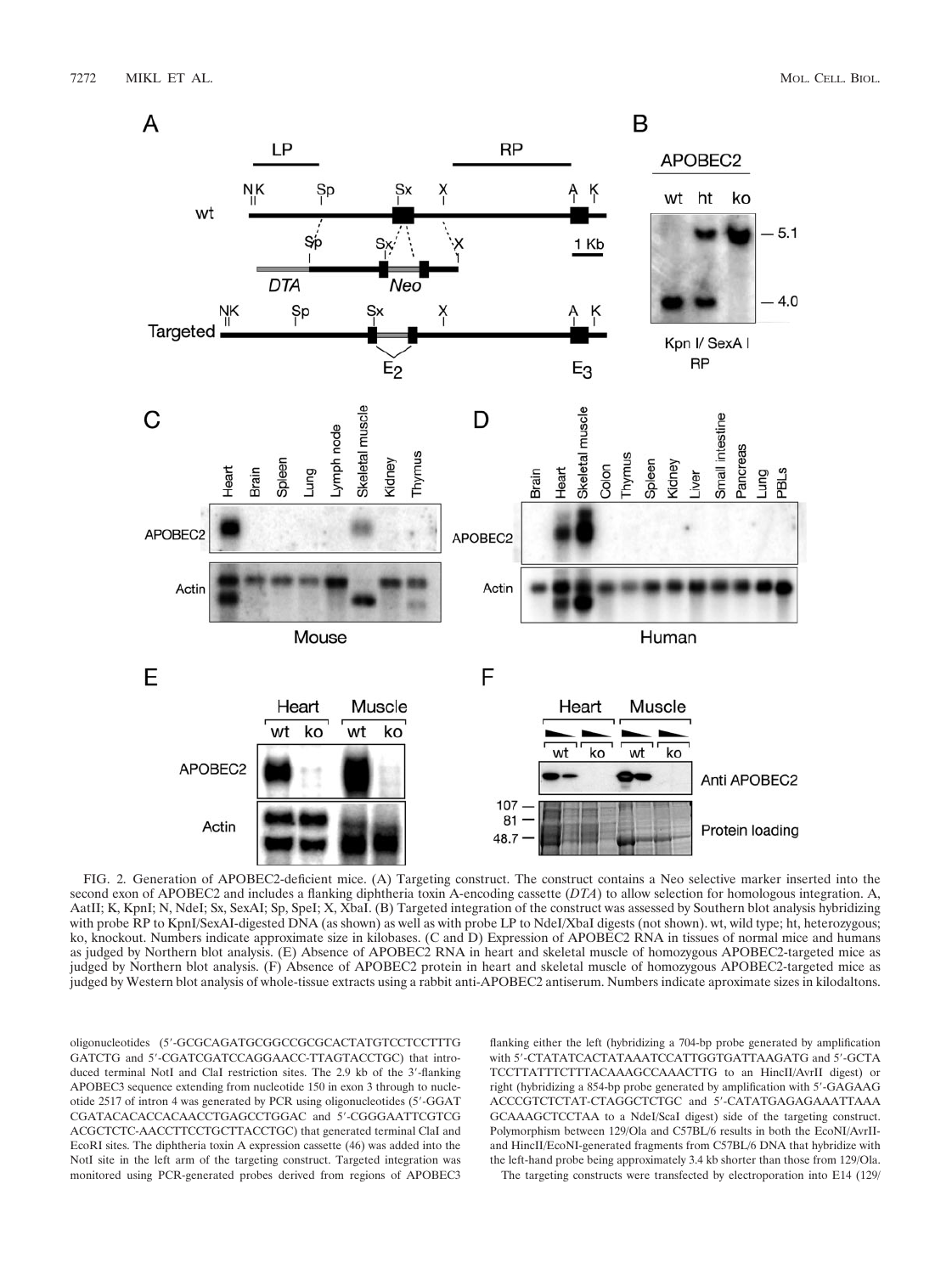## A

| Progeny of intercrosses of APOBEC2-targeted mice |  |
|--------------------------------------------------|--|
|--------------------------------------------------|--|

| Parental<br>genotype   | Number<br>of litters | Total<br>progeny | APOBEC2<br>deficient<br>progeny |
|------------------------|----------------------|------------------|---------------------------------|
| Apobec2+/-             | 23                   | 158              | 33                              |
| Apobec2 <sup>-/-</sup> |                      | 41               | 41                              |

B



FIG. 3. Analysis of APOBEC2-deficient mice. (A) Breeding of APOBEC2-targeted mice generates homozygous APOBEC2-deficient mice which are fertile. The data are a compilation of breedings, with the litters deriving from five distinct sets of breedings. (B) Histological analysis of calf and heart muscles reveals no difference between control and APOBEC2-deficient mice. Magnifications are indicated.

Ola) embryonic stem (ES) cells with selection for resistance to  $G418 (200 \mu g/ml)$ . Two of the 800 G418-resistant clones transfected with the APOBEC2-targeting construct and 13 of the 500 clones transfected with the APOBEC3-targeting construct harbored targeted integrations into the endogenous loci as judged by Southern blot analysis with both left- and right-hybridizing probes. For both APOBEC2 and APOBEC3, two independent targeted ES cell clones were used to generate chimeric mice by injection into C57BL/6 blastocysts and implantation into pseudopregnant (C57BL/6  $\times$  CBA)F<sub>1</sub> females. Male chimeric mice were crossed with C57BL/6 females, and the  $F_1$  heterozygotes were intercrossed to generate homozygous APOBEC-deficient mice. The animal studies were performed under a project license approved by the Laboratory of Molecular Biology Ethical Review Committee and the United Kingdom Home Office.

**Analysis of RNA, protein, and tissues.** Tissues were homogenized in phosphate-buffered saline, and total RNA was extracted using Trizol reagent (Invitrogen). Northern blots of total tissue RNA were hybridized with those that were generated by reverse transcription-PCR (mouse APOBEC3, 5'-GCTGCG TAGCATATGGGACCATTCTGTCTGGGA and 5'-GTCGGTACCTCAAG ACATCGGGGGTCCAAGC; mouse APOBEC2, 5'-CCTAATATCCATGGCT CAGAAG-GAAGAGGCCGC and 5-CATGGTACCCTA-TTCAGGATGTC TGCCAAC; human APOBEC2, 5-TATAGAATTCCATATGGCCCAGAAG GAAGAGGCTGC and 5-TATAGAAGGATCCC-TACTTCAGGATGTCTG CCAACTTCTCC).

Western blot assays were carried out using antisera to mouse APOBEC3 and APOBEC2 that had been prepared by immunizing rats and rabbits, respectively, with MBP fusion proteins, and the sera were then depleted of antibodies to MBP by absorption.

Flow cytometric analysis of cell suspensions was performed using fluorescein isothiocyanate-conjugated antibodies to CD4 (L3T4, H129.19), CD3e- (145- 2c11), CD45R/B220 (RA3-6B2), Ly-6G, and Ly-6C (Gr-1) (RB6-8C5) and Rphycoerythrin-conjugated antibodies to  $CD8\alpha$  (Ly2, 53-6.7),  $CD45R/B220$ (RA3-6B2), and CD11b (Mac-1, M1/70) (all from BD Biosciences Pharmingen) as well as R-phycoerythrin-conjugated goat anti-mouse immunoglobulin M (Santa Cruz Biotechnology Inc.) by use of a BD FACSCalibur analyzer and FCSPress software. Spleen cells were purified on lympholyte M (Cedarlane Labs) density cushions. For histological analyses, tissues were embedded in paraffin, and images of hematoxylin/eosin-stained sections  $(4 \mu m)$  were taken with a Zeiss Axioplan camera system.

### **RESULTS AND DISCUSSION**

**Screening recombinant APOBEC2 for deaminase activity.** While AID, APOBEC1, and APOBEC3 all have the ability to deaminate cytosine in DNA, as judged by both bacterial mutator and biochemical assays (2, 5, 6, 9, 13, 14, 29, 31, 33, 38, 47), we have previously been unable to observe any activity of APOBEC2 in a mutator assay (14). Biochemical assays with a variety of oligodeoxyribonucleotide substrates also failed to detect any DNA deaminating activating associated with recombinant APOBEC2 (Fig. 1A and B).

However, consistent with previous observations from other groups (1, 19), we find that recombinant APOBEC2 prepared from *E. coli* (whether as a His-tagged protein or as a fusion with maltose-binding protein) is associated with an activity that deaminates free deoxycytidine (Fig. 1C). We were concerned that this deaminating activity could be due to a low-level contamination of the recombination APOBEC2 by a bacterial deaminase from the *E. coli* host, since we and others have previously suggested that the contamination of the recombinant proteins by a bacterial deaminase might account for earlier proposals that AID and APOBEC1 can deaminate free deoxycytidine (2, 40). Indeed, we noted that the cytidinedeaminating activity associated with the recombinant APOBEC2 is sensitive to inhibition by THU (Fig. 1C). In this respect, it parallels the *E. coli* cytidine deaminase (which is highly sensitive to THU [7]) but contrasts with the DNAdeaminating activity of APOBEC1 and APOBEC3G (which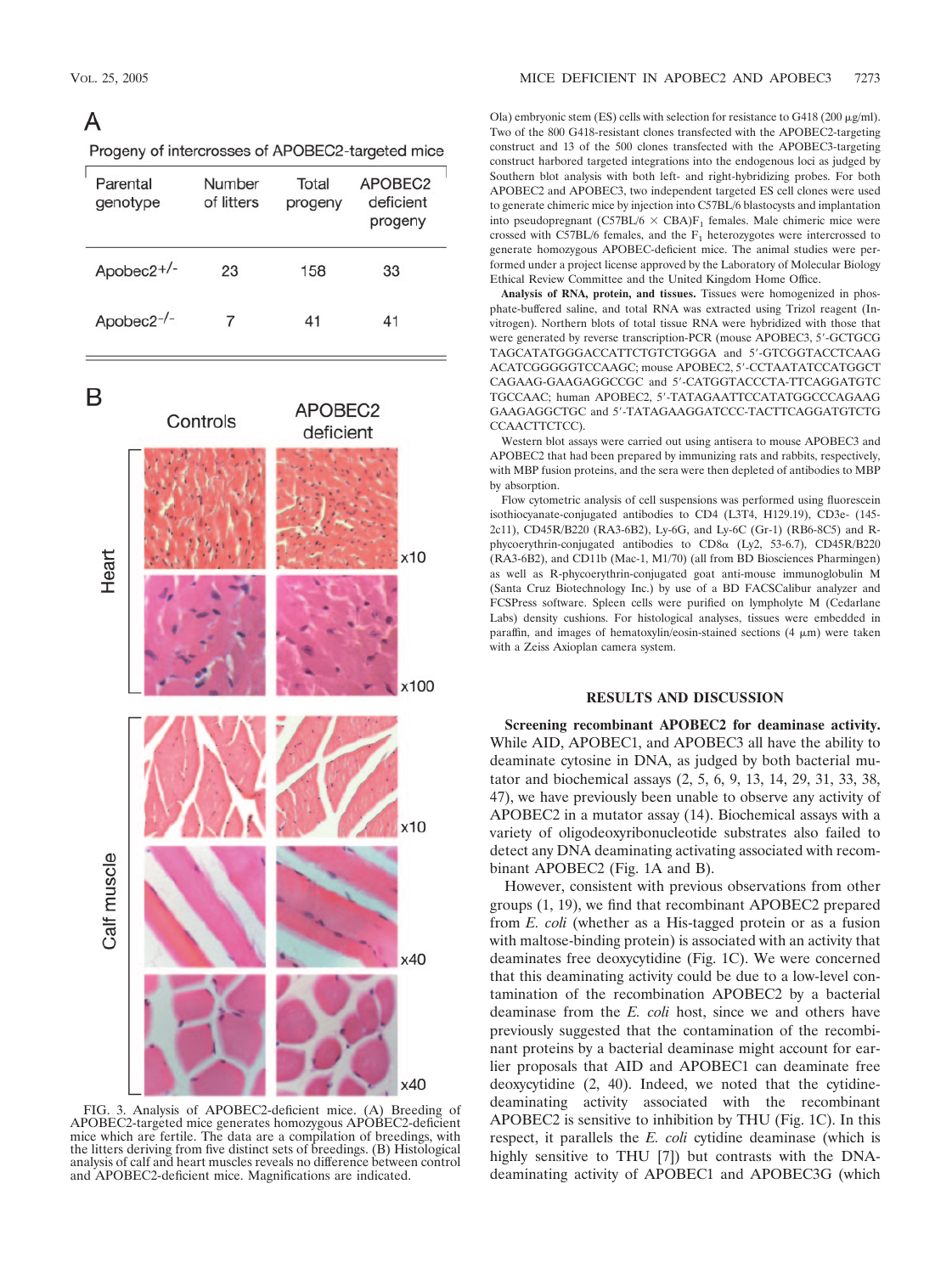

FIG. 4. Generation of APOBEC3-deficient mice. (A) Targeting construct. The construct contains a Neo selective marker inserted into the third exon of APOBEC3 and includes a flanking diphtheria toxin-encoding cassette (*DTA*). Av, AvrII; E, EcoNI; Hc, HincII; N, NdeI; S, ScaI. (B) Targeted integration of the construct was assessed by Southern blot analysis hybridizing with probe LP to HincII/AvrII-digested DNA (as shown) as well as with probe RP to NdeI/ScaI digests (not shown). Note [as shown by the Southern blot comparison of the pattern of hybridization of probe LP to HincII/EcoNI-digested DNA from 129/Ola, C57BL/6 and (129/Ola  $\times$  C57BL/6)F<sub>1</sub> mice (129xC57Bl/6) and consistent with sequence databases] that 129/Ola and C57BL/6 mice differ with respect to the sizes of the HincII/EcoNI (and also HincII/AvrII) bands that hybridize with LP, reflecting a 200- to 300-nt deletion in the 129/Ola APOBEC3 first intron, which removes an AvrII and an EcoNI site. wt, wild type; ht, heterozygous; ko, knockout. (C) Expression of APOBEC3 RNA in tissues of normal mice, as judged by Northern blot analysis. (D) Absence of APOBEC3 RNA in spleen of homozygous APOBEC3-targeted mice, as judged by Northern blot analysis. (E) Absence of APOBEC3 polypeptide in splenic extracts of homozygous APOBEC3-targeted mice as judged by Western blot analysis using a rat anti-mouse APOBEC3 antiserum.

are THU resistant [2, 30]). We therefore prepared recombinant APOBEC2 from an *E. coli* host which is genetically deficient in both cytidine and dCTP deaminases; no cytidine deaminating activity was detected using this recombinant APOBEC2 preparation (Fig. 1C). We conclude that the cytidine deaminating activity that we detected in our other recombinant APOBEC2 preparations is likely to be due to low-level contamination by a host *E. coli* enzyme; the activity observed in the recombinant APOBEC2 preparations could be accounted

for by  $\leq 0.01\%$  contamination by bacterial cytidine deaminase. Thus, we do not consider that we have any evidence that APOBEC2 is able to deaminate deoxycytidine either as a free nucleotide or in DNA.

**APOBEC2-deficient mice.** In order to ascertain whether APOBEC2 was essential for mouse development, gene targeting was used to disrupt the APOBEC2 loci in ES cells, and the targeted ES cell clones were used to generate mouse lines (Fig. 2). Intercrosses of the APOBEC2-targeted heterozygotes gave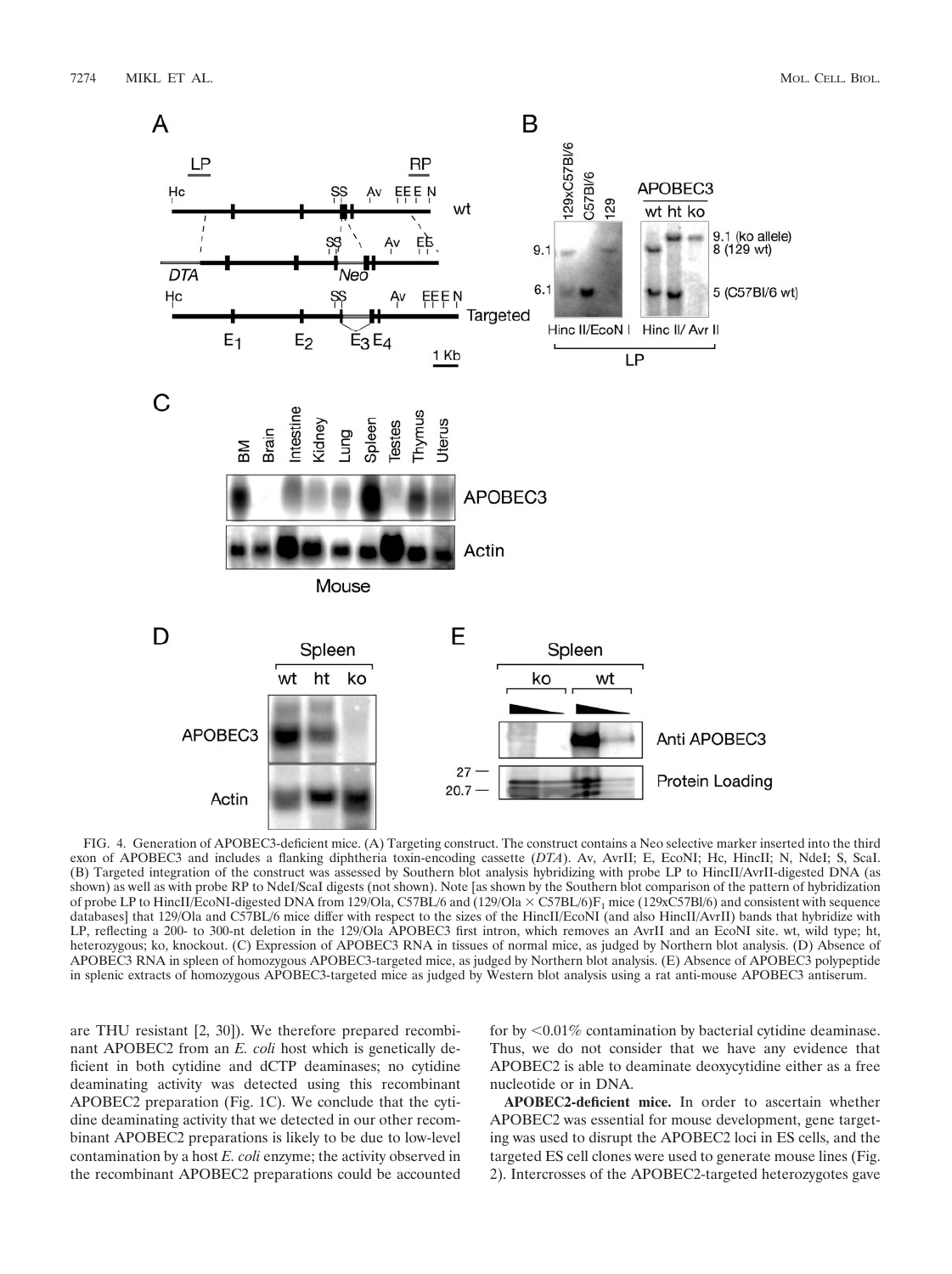## A

|  | Progeny of intercrosses of APOBEC3-targeted mice |  |
|--|--------------------------------------------------|--|
|--|--------------------------------------------------|--|

| Parental<br>genotype | Number<br>of litters | Total<br>progeny | APOBEC <sub>3</sub><br>deficient<br>progeny |
|----------------------|----------------------|------------------|---------------------------------------------|
| Apobec $3^{+/-}$     | 13                   | 67               | 15                                          |
| Apobec3-/-           | 6                    | 24               | 24                                          |

B



FIG. 5. (A) Breeding of APOBEC3-targeted mice generates homozygous APOBEC3-deficient mice which are fertile. The data are a compilation of breedings established with mice produced from two independent targeted ES cell clones, with the litters deriving from eight distinct sets of breedings. (B) The distribution of splenic lym-

rise to APOBEC2-targeted homozygotes at the expected Mendelian frequency (Fig. 3A).

Previous studies have revealed that APOBEC2 is either exclusively (19) or preferentially (1) expressed in cardiac and skeletal muscle. In our Northern blot analyses of both human and mouse tissues, we failed to detect APOBEC2, except in heart and skeletal muscle (Fig. 2C and D). Northern blot analysis of heart and skeletal muscle from homozygote APOBEC2-targeted mice revealed that the gene disruption has indeed ablated APOBEC2 expression (Fig. 2E); this conclusion is further supported by Western blot analysis of APOBEC2 protein expression in heart and skeletal muscle using a rabbit anti-APOBEC2 antiserum (Fig. 2F).

We have not detected any major effect of APOBEC2 deficiency on mouse health, fertility, or survival up to 1 year of age; the histological examination of heart and calf muscle also failed to reveal any abnormalities (Fig. 3A and B). This lack of a requirement for APOBEC2 is unlikely to reflect redundancy with regard to any other member of the AID/APOBEC family, since we do not detect transcripts of other family members in muscle (not shown). It does of course remain fully possible that APOBEC2 deficiency may have relatively subtle effects on biochemical or physiological aspects of muscle function or its response to aging or damage, especially given that APOBEC2 has been reported to be up-regulated in the skeletal muscle of old rats (32).

**APOBEC3-deficient mice.** Since mice harbor a single APOBEC3 gene and there is a suggestion that an ancestral function of the APOBEC3 family might be in a providing a defense against endogenous retroelements (10, 11, 43), we were interested in ascertaining whether APOBEC3 deficiency might lead to gross genomic instability or be incompatible with mouse development, survival, or fertility. Gene targeting was used to inactivate the APOBEC3 locus in ES cells; two independently targeted ES cell clones were then used to derive mouse lines. In both cases, it was readily possible to obtain mice homozygous for the targeted gene disruption, as judged by Southern blot analysis (Fig. 4B and 5A). Little is known about the expression pattern of APOBEC3 in mice. We therefore performed a Northern blot analysis of RNA from control animals, which revealed that APOBEC3 is abundantly expressed in spleen as well as in bone marrow (Fig. 4C). A large-scale analysis of the mouse transcriptome (39) is consistent with such a preferential expression of APOBEC3 in mouse lymphoid tissue.

As expected from the nature of the gene disruption, the homozygous gene-targeted mice exhibit a lack of APOBEC3 RNA as well as protein, as judged by Northern and Western blot analysis of spleen (Fig. 4D and E). The mice are nevertheless apparently healthy up to 1 year of age, and we have not observed any increased propensity to tumor development or disease in APOBEC3-deficient mice; both male and female APOBEC3-deficient mice are fertile (Fig. 5A). Although

phoid subsets is unaffected by APOBEC3 deficiency. The relative proportion of T and B lymphocytes was analyzed by staining with anti-CD3 and anti-CD45R( $\overline{B220}$ ), with T- and B-cell subpopulations further analyzed using antibodies to CD4/CD8 and immunoglobulin M (IgM). Myeloid cells were analyzed by staining for CD11b and Gr-1.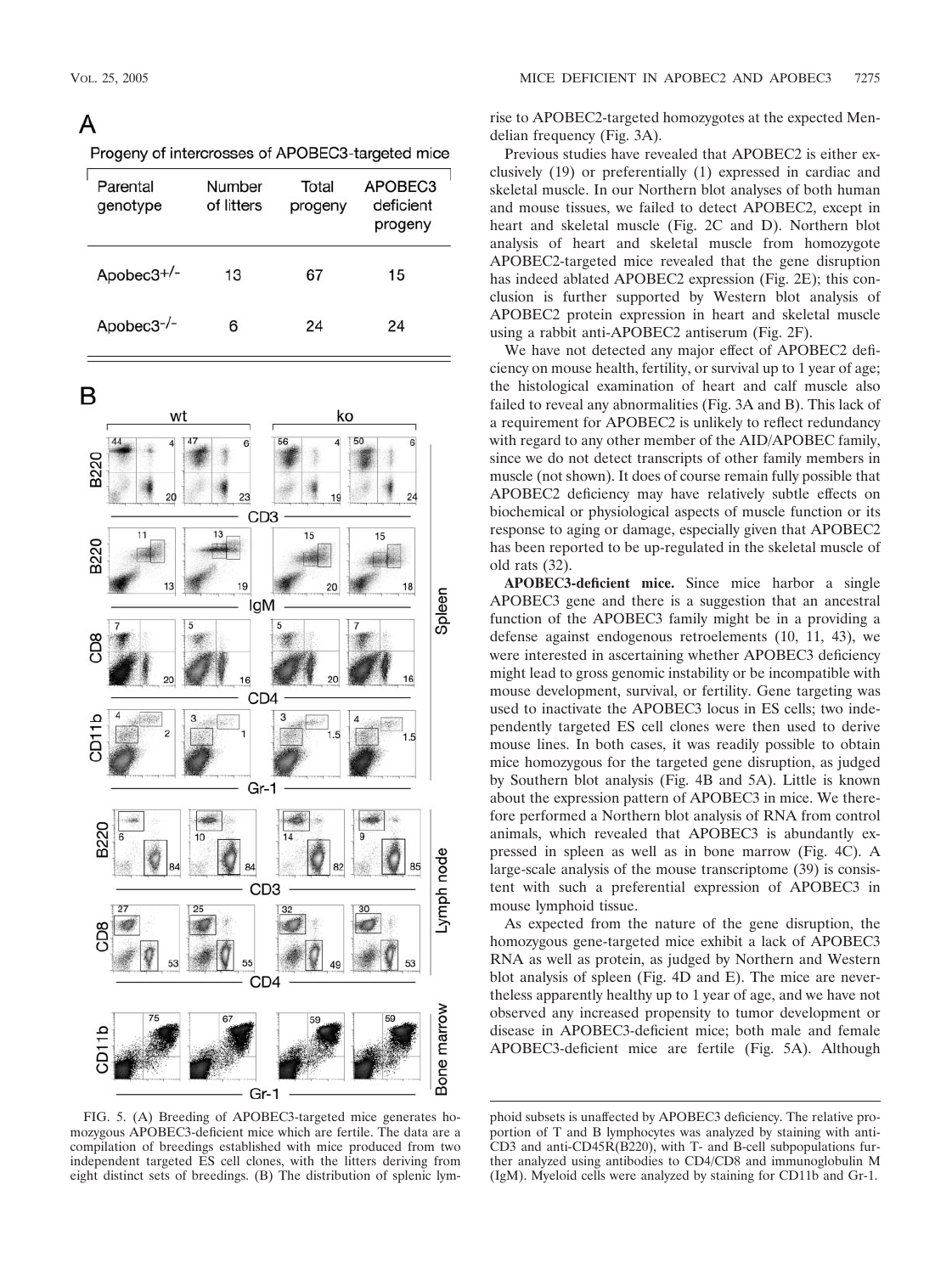APOBEC3 is most highly expressed in spleen, we have not detected any effects of APOBEC3 deficiency on the abundance of lymphoid subsets (Fig. 5B). While these studies do not exclude the possibility that mouse APOBEC3 might play a role in maintaining genomic integrity, the effect of APOBEC3 deficiency is clearly not so severe that it precludes mouse development, survival, or fertility. Furthermore, it is striking that APOBEC3 is very poorly expressed in testis (Fig. 4C), making it unlikely that if APOBEC3 does indeed play a role in repressing the transposition of endogenous retroelements, this function is fulfilled during the development of the male germ line. With regard to exogenous nucleic acid, we note that while mouse APOBEC3 can act as a restriction element against HIV-1 in human cell line assay systems, it has been found not to act as a restriction factor for a pseudotyped mouse retrovirus (Moloney murine leukemia virus) in similar assay systems (3, 16, 23). It will be interesting in future work to ascertain whether there are any mouse viruses to which APOBEC3 deficient mice do exhibit increased sensitivities.

### **ACKNOWLEDGMENTS**

We thank Ted Saunders for help with cell culture; Theresa Langford and staff for animal handling; and Silvo Conticello, Javier Di Noia, and Marc-André Langlois for comments on the manuscript.

The studies were supported in part by grants to M.S.N. from the Association for International Cancer Research and the Leukemia Research Fund.

#### **REFERENCES**

- 1. **Anant, S., D. Mukhopadhyay, V. Sankaranand, S. Kennedy, J. O. Henderson, and N. O. Davidson.** 2001. ARCD-1, an apobec-1-related cytidine deaminase, exerts a dominant negative effect on C to U RNA editing. Am. J. Physiol. Cell Physiol. **281:**1904–1916.
- 2. **Beale, R. C., S. K. Petersen-Mahrt, I. N. Watt, R. S. Harris, C. Rada, and M. S. Neuberger.** 2004. Comparison of the differential context-dependence of DNA deamination by APOBEC enzymes: correlation with mutation spectra in vivo. J. Mol. Biol. **337:**585–596.
- 3. **Bishop, K. N., R. K. Holmes, A. M. Sheehy, N. O. Davidson, S. J. Cho, and M. H. Malim.** 2004. Cytidine deamination of retroviral DNA by diverse APOBEC proteins. Curr. Biol. **14:**1392–1396.
- 4. **Borman, A. M., C. Quillent, P. Charneau, K. M. Kean, and F. Clavel.** 1995. A highly defective HIV-1 group O provirus: evidence for the role of local sequence determinants in  $\tilde{G} \rightarrow \tilde{A}$  hypermutation during negative-strand viral DNA synthesis. Virology **208:**601–609.
- 5. **Bransteitter, R., P. Pham, M. D. Scharff, and M. F. Goodman.** 2003. Activation-induced cytidine deaminase deaminates deoxycytidine on singlestranded DNA but requires the action of RNase. Proc. Natl. Acad. Sci. USA **100:**4102–4107.
- 6. **Chaudhuri, J., M. Tian, C. Khuong, K. Chua, E. Pinaud, and F. W. Alt.** 2003. Transcription-targeted DNA deamination by the AID antibody diversification enzyme. Nature **422:**726–730.
- 7. **Cohen, R. M., and R. Wolfenden.** 1971. Cytidine deaminase from Escherichia coli. Purification, properties and inhibition by the potential transition state analog 3,4,5,6-tetrahydrouridine. J. Biol. Chem. **245:**7561–7565.
- 8. **Conticello, S. G., C. J. Thomas, S. K. Petersen-Mahrt, and M. S. Neuberger.** 2005. Evolution of the AID/APOBEC family of polynucleotide (deoxy)cytidine deaminases. Mol. Biol. Evol. **22:**367–377.
- 9. **Dickerson, S. K., E. Market, E. Besmer, and F. N. Papavasiliou.** 2003. AID mediates hypermutation by deaminating single stranded DNA. J. Exp. Med. **197:**1291–1296.
- 10. **Dutko, J. A., A. Schafer, A. E. Kenny, B. R. Cullen, and M. J. Curcio.** 2005. Inhibition of a yeast LTR retrotransposon by human APOBEC3 cytidine deaminases. Curr. Biol. **15:**661–666.
- 11. **Esnault, C., O. Heidmann, F. Delebecque, M. Dewannieux, D. Ribet, A. J. Hance, T. Heidmann, and O. Schwartz.** 2005. APOBEC3G cytidine deaminase inhibits retrotransposition of endogenous retroviruses. Nature **433:**430– 433.
- 12. **Fitzgibbon, J. E., S. Mazar, and D. T. Dubin.** 1993. A new type of G–A hypermutation affecting human immunodeficiency virus. AIDS Res. Hum. Retrovir. **9:**833–838.
- 13. **Harris, R. S., K. N. Bishop, A. M. Sheehy, H. M. Craig, S. K. Petersen-Mahrt, I. N. Watt, M. S. Neuberger, and M. H. Malim.** 2003. DNA deamination mediates innate immunity to retroviral infection. Cell **113:**803–809.
- 14. **Harris, R. S., S. K. Petersen-Mahrt, and M. S. Neuberger.** 2002. RNA editing enzyme APOBEC1 and some of its homologs can act as DNA mutators. Mol. Cell **10:**1247–1253.
- 15. **Jarmuz, A., A. J. Chester, J. Bayliss, J. Gisbourne, I. Dunham, J. Scott, and N. Navaratnam.** 2002. An anthropoid-specific locus of orphan C to U RNAediting enzymes on chromosome 22. Genomics **79:**285–296.
- 16. **Kobayashi, M., A. Takaori-Kondo, K. Shindo, A. Abudu, K. Fukunaga, and T. Uchiyama.** 2004. APOBEC3G targets specific virus species. J. Virol. **78:**8238–8244.
- 17. **Langlois, M. A., R. C. Beale, S. G. Conticello, and M. S. Neuberger.** 2005. Mutational comparison of the single-domained APOBEC3C and doubledomained APOBEC3F/G anti-retroviral cytidine deaminases provides insight into their DNA target site specificities. Nucleic Acids Res. **33:**1913– 1923.
- 18. **Lecossier, D., F. Bouchonnet, F. Clavel, and A. J. Hance.** 2003. Hypermutation of HIV-1 DNA in the absence of the Vif protein. Science **300:**1112.
- 19. **Liao, W., S. H. Hong, B. H. Chan, F. B. Rudolph, S. C. Clark, and L. Chan.** 1999. APOBEC-2, a cardiac- and skeletal muscle-specific member of the cytidine deaminase supergene family. Biochem. Biophys. Res. Commun. **260:**398–404.
- 20. **Liddament, M. T., W. L. Brown, A. J. Schumacher, and R. S. Harris.** 2004. APOBEC3F properties and hypermutation preferences indicate activity against HIV-1 in vivo. Curr. Biol. **14:**1385–1391.
- 21. **Madsen, P., S. Anant, H. H. Rasmussen, P. Gromov, H. Vorum, J. P. Dumanski, N. Tommerup, J. E. Collins, C. L. Wright, I. Dunham, A. J. MacGinnitie, N. O. Davidson, and J. E. Celis.** 1999. Psoriasis upregulated phorbolin-1 shares structural but not functional similarity to the mRNAediting protein apobec-1. J. Investig. Dermatol. **113:**162–169.
- 22. **Mangeat, B., P. Turelli, G. Caron, M. Friedli, L. Perrin, and D. Trono.** 2003. Broad antiretroviral defence by human APOBEC3G through lethal editing of nascent reverse transcripts. Nature **424:**99–103.
- 23. **Mariani, R., D. Chen, B. Schrofelbauer, F. Navarro, R. Konig, B. Bollman, C. Munk, H. Nymark-McMahon, and N. R. Landau.** 2003. Species-specific exclusion of APOBEC3G from HIV-1 virions by Vif. Cell **114:**21–31.
- 24. **Muramatsu, M., V. S. Sankaranand, S. Anant, M. Sugai, K. Kinoshita, N. O. Davidson, and T. Honjo.** 1999. Specific expression of activation-induced cytidine deaminase (AID), a novel member of the RNA-editing deaminase family in germinal center B cells. J. Biol. Chem. **274:**18470–18476.
- 25. **Muramatsu, M., K. Kinoshita, S. Fagarasan, S. Yamada, Y. Shinkai, and T. Honjo.** 2000. Class switch recombination and hypermutation require activation-induced cytidine deaminase (AID), a potential RNA editing enzyme. Cell **102:**553–563.
- 26. **Navaratnam, N., J. R. Morrison, S. Bhattacharya, D. Patel, T. Funahashi, F. Giannoni, B. B. Teng, N. O. Davidson, and J. Scott.** 1993. The p27 catalytic subunit of the apolipoprotein B mRNA editing enzyme is a cytidine deaminase. J. Biol. Chem. **268:**20709–20712.
- 27. **Neuberger, M. S., R. S. Harris, J. Di Noia, and S. K. Petersen-Mahrt.** 2003. Immunity through DNA deamination. Trends Biochem. Sci. **28:**305–312.
- 28. **O'Keefe, T., G. T. Williams, S. L. Davies, and M. S. Neuberger.** 1996. Hyperresponsive B cells in CD22-deficient mice. Science **274:**798–801.
- 29. **Petersen-Mahrt, S. K., R. S. Harris, and M. S. Neuberger.** 2002. AID mutates E. coli suggesting a DNA deamination mechanism for antibody diversification. Nature **418:**99–103.
- 30. **Petersen-Mahrt, S. K., and M. S. Neuberger.** 2003. In vitro deamination of cytosine to uracil in single-stranded DNA by apolipoprotein B editing complex catalytic subunit 1 (APOBEC1). J. Biol. Chem. **278:**19583–19586.
- 31. **Pham, P., R. Bransteitter, J. Petruska, and M. F. Goodman.** 2003. Processive AID-catalysed cytosine deamination on single-stranded DNA simulates somatic hypermutation. Nature **424:**103–107.
- 32. **Piec, I., A. Listrat, J. Alliot, C. Chambon, R. G. Taylor, and D. Bechet.** 14 April 2005. Differential proteome analysis of aging in rat skeletal muscle. FASEB J. 10.1096/fj.04-3084fje.
- 33. **Ramiro, A. R., P. Stavropoulos, M. Jankovic, and M. C. Nussenzweig.** 2003. Transcription enhances AID-mediated cytidine deamination by exposing single-stranded DNA on the nontemplate strand. Nat. Immunol. **4:**452–456.
- 34. **Rasmussen, H. H., and J. E. Celis.** 1993. Evidence for an altered protein kinase C (PKC) signaling pathway in psoriasis. J. Investig. Dermatol. **101:** 560–566.
- 35. **Revy, P., T. Muto, Y. Levy, F. Geissmann, A. Plebani, O. Sanal, N. Catalan, M. Forveille, R. Dufourcq-Labelouse, A. Genner, I. Tezcan, F. Ersoy, H. Kayserili, A. G. Ugazio, N. Brousse, M. Muramatsu, L. D. Notarangelo, K. Kinoshita, T. Honjo, A. Fischer, and A. Durandy.** 2000. Activation-induced cytidine deaminase (AID) deficiency causes the autosomal recessive form of the hyper-IgM syndrome (HIGM2). Cell **102:**565–575.
- 36. **Schaub, M., and W. Keller.** 2002. RNA editing by adenosine deaminases generates RNA and protein diversity. Biochimie **84:**791–803.
- 37. **Sheehy, A. M., N. C. Gaddis, J. D. Choi, and M. H. Malim.** 2002. Isolation of a human gene that inhibits HIV-1 infection and is suppressed by the viral Vif protein. Nature **418:**646–650.
- 38. **Sohail, A., J. Klapacz, M. Samaranayake, A. Ullah, and A. S. Bhagwat.** 2003. Human activation-induced cytidine deaminase causes transcription-dependent, strand-biased C to U deaminations. Nucleic Acids Res. **31:**2990–2994.